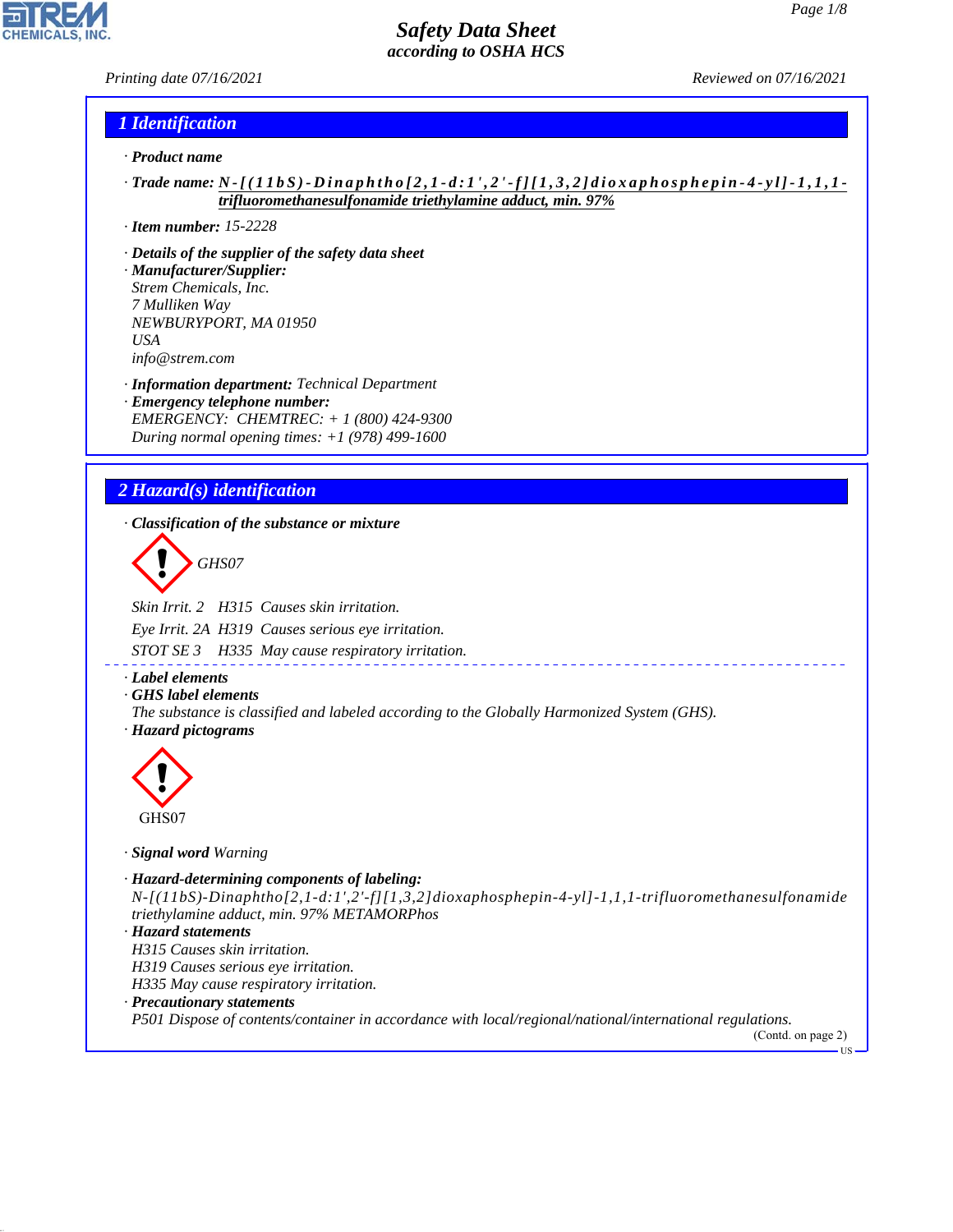*Printing date 07/16/2021 Reviewed on 07/16/2021*









#### *· Other hazards*

- *· Results of PBT and vPvB assessment*
- *· PBT: Not applicable.*
- *· vPvB: Not applicable.*

## *3 Composition/information on ingredients*

- *· Chemical characterization: Substances*
- *· CAS No. Description*
- *N-[(11bS)-Dinaphtho[2,1-d:1',2'-f][1,3,2]dioxaphosphepin-4 yl]-1,1,1-trifluoromethanesulfonamide triethylamine adduct,*
- *min. 97% METAMORPhos*

### *4 First-aid measures*

- *· Description of first aid measures*
- *· After inhalation: In case of unconsciousness place patient stably in side position for transportation.*
- *· After skin contact: Immediately wash with water and soap and rinse thoroughly.*
- *· After eye contact:*
- *Rinse opened eye for several minutes under running water. If symptoms persist, consult a doctor.*
- *· After swallowing: If symptoms persist consult doctor.*
- *· Information for doctor:*
- *· Most important symptoms and effects, both acute and delayed No further relevant information available.*
- *· Indication of any immediate medical attention and special treatment needed*
- *No further relevant information available.*

## *5 Fire-fighting measures*

- *· Extinguishing media*
- *· Suitable extinguishing agents: Use fire fighting measures that suit the environment.*
- *· Special hazards arising from the substance or mixture No further relevant information available.*
- *· Advice for firefighters*

44.1.1

*· Protective equipment: No special measures required.*

## *6 Accidental release measures*

*· Personal precautions, protective equipment and emergency procedures Not required.*

(Contd. on page 3)

US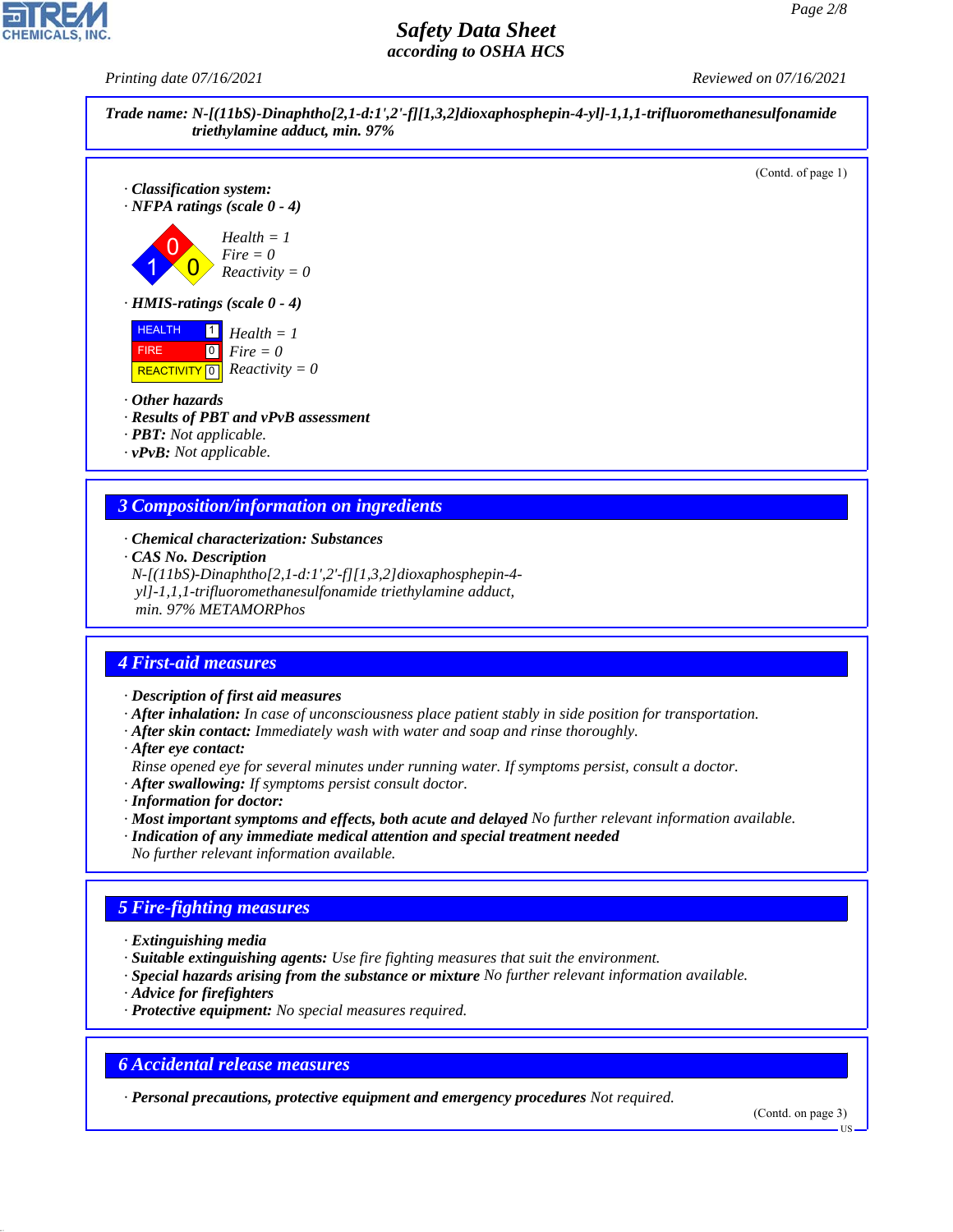**CHEMICALS, INC.** 

*Printing date 07/16/2021 Reviewed on 07/16/2021*

|                                                                                                                                                                                                                                                                                                                                                                                                                                                                                                                                                                                                                                                                                                                                                                   | (Contd. of page 2) |
|-------------------------------------------------------------------------------------------------------------------------------------------------------------------------------------------------------------------------------------------------------------------------------------------------------------------------------------------------------------------------------------------------------------------------------------------------------------------------------------------------------------------------------------------------------------------------------------------------------------------------------------------------------------------------------------------------------------------------------------------------------------------|--------------------|
| <b>Environmental precautions:</b> Do not allow to enter sewers/surface or ground water.                                                                                                                                                                                                                                                                                                                                                                                                                                                                                                                                                                                                                                                                           |                    |
| · Methods and material for containment and cleaning up:<br>Dispose contaminated material as waste according to item 13.                                                                                                                                                                                                                                                                                                                                                                                                                                                                                                                                                                                                                                           |                    |
| Ensure adequate ventilation.                                                                                                                                                                                                                                                                                                                                                                                                                                                                                                                                                                                                                                                                                                                                      |                    |
| · Reference to other sections                                                                                                                                                                                                                                                                                                                                                                                                                                                                                                                                                                                                                                                                                                                                     |                    |
| See Section 7 for information on safe handling.                                                                                                                                                                                                                                                                                                                                                                                                                                                                                                                                                                                                                                                                                                                   |                    |
| See Section 8 for information on personal protection equipment.                                                                                                                                                                                                                                                                                                                                                                                                                                                                                                                                                                                                                                                                                                   |                    |
| See Section 13 for disposal information.                                                                                                                                                                                                                                                                                                                                                                                                                                                                                                                                                                                                                                                                                                                          |                    |
| · Protective Action Criteria for Chemicals<br>$\cdot$ PAC-1:                                                                                                                                                                                                                                                                                                                                                                                                                                                                                                                                                                                                                                                                                                      |                    |
| Substance is not listed.                                                                                                                                                                                                                                                                                                                                                                                                                                                                                                                                                                                                                                                                                                                                          |                    |
|                                                                                                                                                                                                                                                                                                                                                                                                                                                                                                                                                                                                                                                                                                                                                                   |                    |
| $\cdot$ PAC-2:<br>Substance is not listed.                                                                                                                                                                                                                                                                                                                                                                                                                                                                                                                                                                                                                                                                                                                        |                    |
|                                                                                                                                                                                                                                                                                                                                                                                                                                                                                                                                                                                                                                                                                                                                                                   |                    |
| $\cdot$ PAC-3:<br>Substance is not listed.                                                                                                                                                                                                                                                                                                                                                                                                                                                                                                                                                                                                                                                                                                                        |                    |
|                                                                                                                                                                                                                                                                                                                                                                                                                                                                                                                                                                                                                                                                                                                                                                   |                    |
|                                                                                                                                                                                                                                                                                                                                                                                                                                                                                                                                                                                                                                                                                                                                                                   |                    |
|                                                                                                                                                                                                                                                                                                                                                                                                                                                                                                                                                                                                                                                                                                                                                                   |                    |
|                                                                                                                                                                                                                                                                                                                                                                                                                                                                                                                                                                                                                                                                                                                                                                   |                    |
|                                                                                                                                                                                                                                                                                                                                                                                                                                                                                                                                                                                                                                                                                                                                                                   |                    |
|                                                                                                                                                                                                                                                                                                                                                                                                                                                                                                                                                                                                                                                                                                                                                                   |                    |
|                                                                                                                                                                                                                                                                                                                                                                                                                                                                                                                                                                                                                                                                                                                                                                   |                    |
|                                                                                                                                                                                                                                                                                                                                                                                                                                                                                                                                                                                                                                                                                                                                                                   |                    |
| <b>7 Handling and storage</b><br>· Handling:<br>· Precautions for safe handling No special precautions are necessary if used correctly.<br>· Information about protection against explosions and fires: No special measures required.<br>· Conditions for safe storage, including any incompatibilities<br>· Storage: Keep cool.<br>· Requirements to be met by storerooms and receptacles: No special requirements.<br>· Information about storage in one common storage facility: Not required.<br>· Further information about storage conditions: Keep receptacle tightly sealed.<br>$\cdot$ Recommended storage temperature: Store at temperatures not exceeding -18 °C. Keep cool.<br>$\cdot$ Specific end use(s) No further relevant information available. |                    |
|                                                                                                                                                                                                                                                                                                                                                                                                                                                                                                                                                                                                                                                                                                                                                                   |                    |
|                                                                                                                                                                                                                                                                                                                                                                                                                                                                                                                                                                                                                                                                                                                                                                   |                    |
| <b>8 Exposure controls/personal protection</b><br>· Additional information about design of technical systems: No further data; see item 7.                                                                                                                                                                                                                                                                                                                                                                                                                                                                                                                                                                                                                        |                    |
| Control parameters                                                                                                                                                                                                                                                                                                                                                                                                                                                                                                                                                                                                                                                                                                                                                |                    |

- *· Exposure controls*
- *· Personal protective equipment:*
- *· General protective and hygienic measures: Keep away from foodstuffs, beverages and feed. Immediately remove all soiled and contaminated clothing. Wash hands before breaks and at the end of work. Avoid contact with the eyes and skin.*
- *· Breathing equipment: A NIOSH approved respirator in accordance with 29 CFR 1910.134.*
- *· Protection of hands:*



44.1.1

\_S*Protective gloves*

(Contd. on page 4)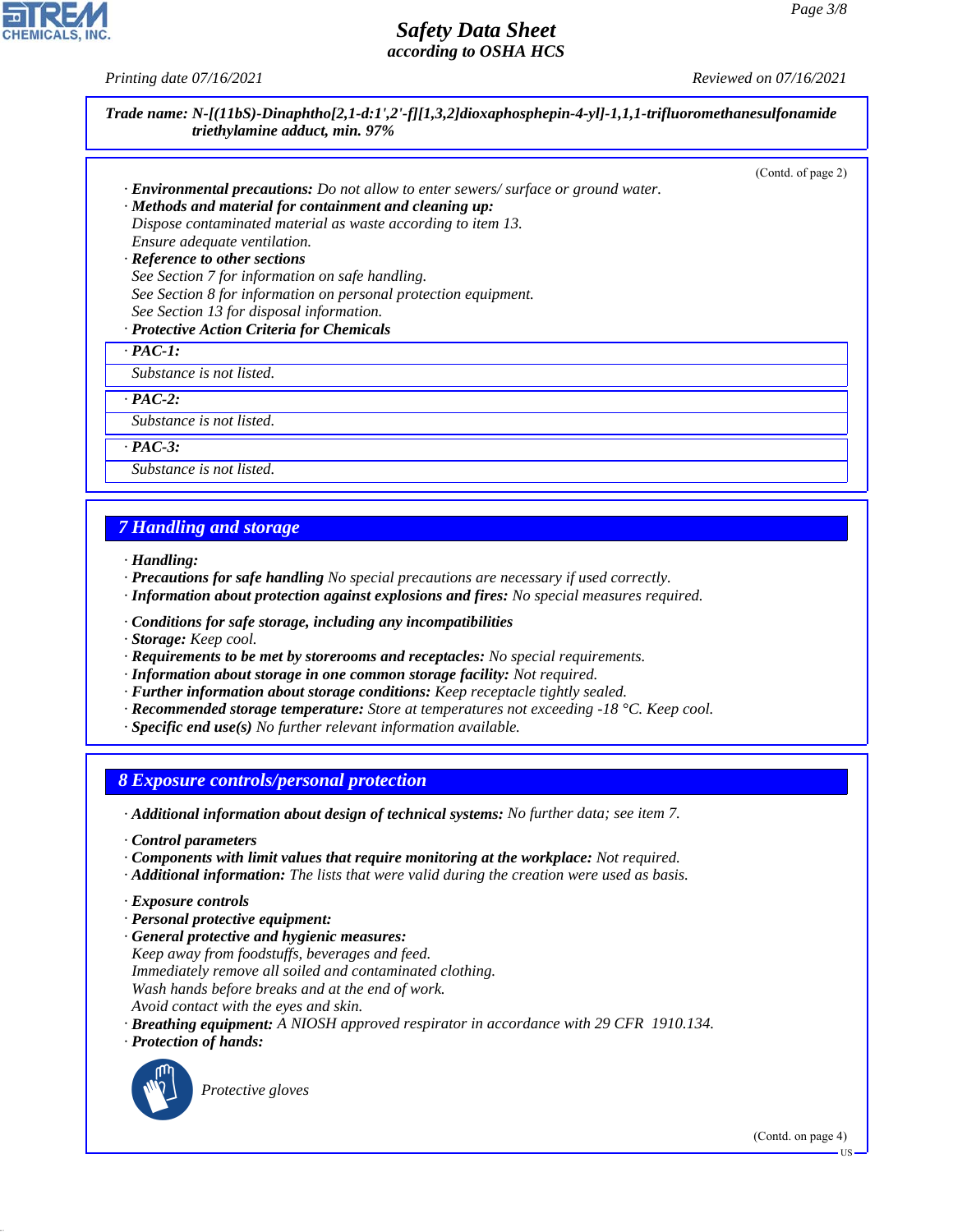*Printing date 07/16/2021 Reviewed on 07/16/2021*

**CHEMICALS, INC** 

*Trade name: N-[(11bS)-Dinaphtho[2,1-d:1',2'-f][1,3,2]dioxaphosphepin-4-yl]-1,1,1-trifluoromethanesulfonamide triethylamine adduct, min. 97%*

(Contd. of page 3)

*The glove material has to be impermeable and resistant to the product/ the substance/ the preparation. Due to missing tests no recommendation to the glove material can be given for the product/ the preparation/ the chemical mixture.*

*Selection of the glove material on consideration of the penetration times, rates of diffusion and the degradation · Material of gloves*

*The selection of the suitable gloves does not only depend on the material, but also on further marks of quality and varies from manufacturer to manufacturer.*

#### *· Penetration time of glove material*

*The exact break through time has to be found out by the manufacturer of the protective gloves and has to be observed.*

*· Eye protection:*



44.1.1

\_R*Tightly sealed goggles*

# *9 Physical and chemical properties*

| · Information on basic physical and chemical properties<br><b>General Information</b> |                                               |                    |
|---------------------------------------------------------------------------------------|-----------------------------------------------|--------------------|
| $\cdot$ Appearance:                                                                   |                                               |                    |
| Form:                                                                                 | Powder                                        |                    |
| Color:                                                                                | White                                         |                    |
| $\cdot$ Odor:                                                                         | <i><b>Odorless</b></i>                        |                    |
| · Odor threshold:                                                                     | Not determined.                               |                    |
| $\cdot$ pH-value:                                                                     | Not applicable.                               |                    |
| Change in condition                                                                   |                                               |                    |
| <b>Melting point/Melting range:</b>                                                   | Undetermined.                                 |                    |
| <b>Boiling point/Boiling range:</b>                                                   | Undetermined.                                 |                    |
| · Flash point:                                                                        | Not applicable.                               |                    |
| · Flammability (solid, gaseous):                                                      | Not determined.                               |                    |
| · Ignition temperature:                                                               |                                               |                    |
| Decomposition temperature:                                                            | Not determined.                               |                    |
| $\cdot$ Auto igniting:                                                                | Not determined.                               |                    |
| · Danger of explosion:                                                                | Product does not present an explosion hazard. |                    |
| · Explosion limits:                                                                   |                                               |                    |
| Lower:                                                                                | Not determined.                               |                    |
| Upper:                                                                                | Not determined.                               |                    |
| · Vapor pressure:                                                                     | Not applicable.                               |                    |
| $\cdot$ Density:                                                                      | Not determined.                               |                    |
| · Relative density                                                                    | Not determined.                               |                    |
| · Vapor density                                                                       | Not applicable.                               |                    |
| $\cdot$ Evaporation rate                                                              | Not applicable.                               |                    |
|                                                                                       |                                               | (Contd. on page 5) |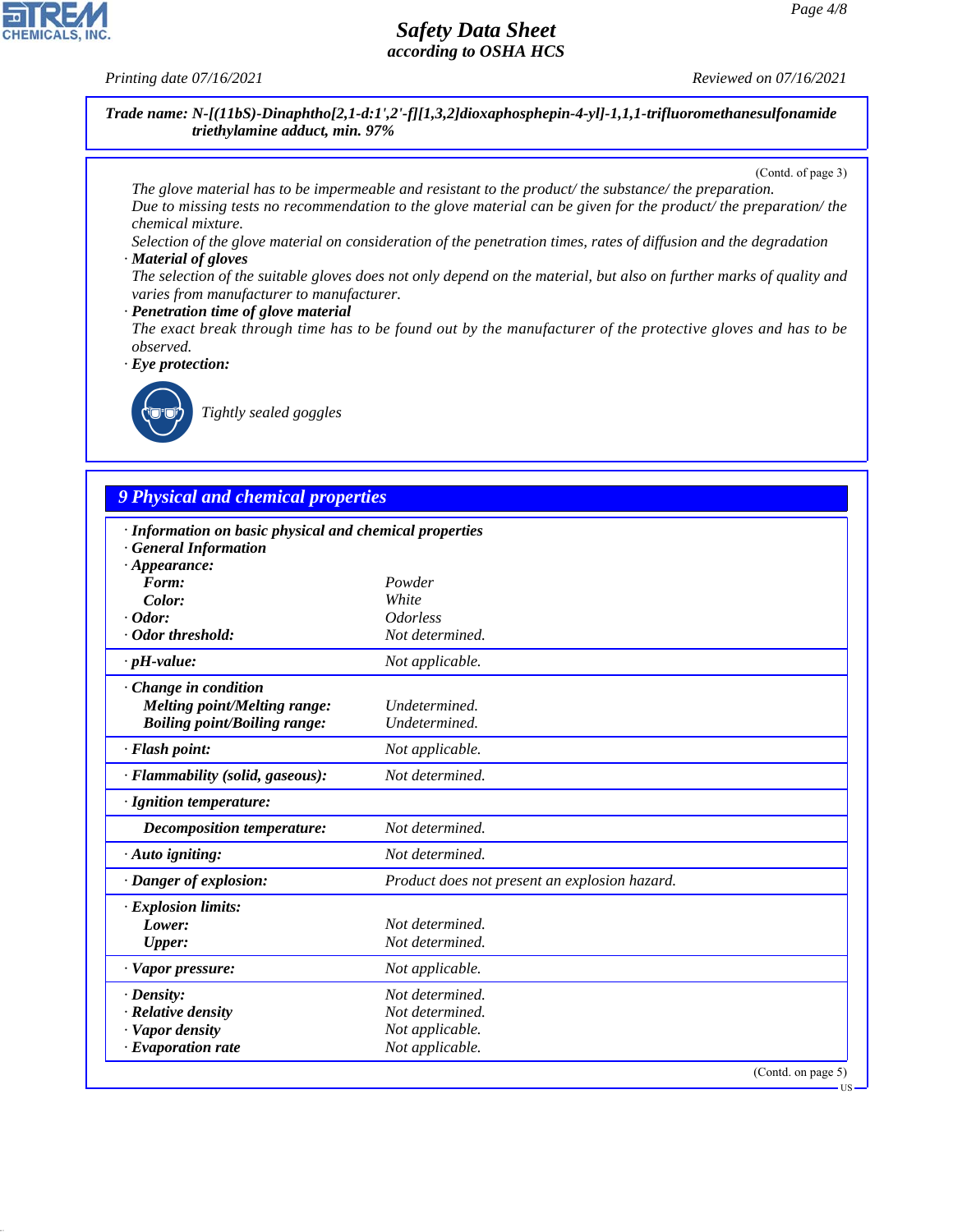**CHEMICALS, INC** 

*Printing date 07/16/2021 Reviewed on 07/16/2021*

*Trade name: N-[(11bS)-Dinaphtho[2,1-d:1',2'-f][1,3,2]dioxaphosphepin-4-yl]-1,1,1-trifluoromethanesulfonamide triethylamine adduct, min. 97%*

|                                                            |                                            | (Contd. of page 4) |
|------------------------------------------------------------|--------------------------------------------|--------------------|
| $\cdot$ Solubility in / Miscibility with                   |                                            |                    |
| Water:                                                     | <i>Insoluble.</i>                          |                    |
| · Partition coefficient (n-octanol/water): Not determined. |                                            |                    |
| $\cdot$ Viscosity:                                         |                                            |                    |
| Dynamic:                                                   | Not applicable.                            |                    |
| Kinematic:                                                 | Not applicable.                            |                    |
| · Solvent content:                                         |                                            |                    |
| Organic solvents:                                          | $0.0\%$                                    |                    |
| <b>VOC</b> content:                                        | 0.0 g/l / 0.00 lb/gl                       |                    |
| Solids content:                                            | $100.0\%$                                  |                    |
| $\cdot$ Other information                                  | No further relevant information available. |                    |

## *10 Stability and reactivity*

*· Reactivity No further relevant information available.*

- *· Chemical stability*
- *· Thermal decomposition / conditions to be avoided: No decomposition if used according to specifications.*
- *· Possibility of hazardous reactions No dangerous reactions known.*
- *· Conditions to avoid No further relevant information available.*
- *· Incompatible materials: No further relevant information available.*
- *· Hazardous decomposition products: No dangerous decomposition products known.*

## *11 Toxicological information*

- *· Information on toxicological effects*
- *· Acute toxicity:*
- *· Primary irritant effect:*
- *· on the skin: Irritant to skin and mucous membranes.*
- *· on the eye: Irritating effect.*
- *· Sensitization: No sensitizing effects known.*
- *· Additional toxicological information:*
- *· Carcinogenic categories*
- *· IARC (International Agency for Research on Cancer)*

*Substance is not listed.*

*· NTP (National Toxicology Program)*

*Substance is not listed.*

*· OSHA-Ca (Occupational Safety & Health Administration)*

*Substance is not listed.*

# *12 Ecological information*

*· Toxicity*

44.1.1

- *· Aquatic toxicity: No further relevant information available.*
- *· Persistence and degradability No further relevant information available.*

(Contd. on page 6)

**TIS**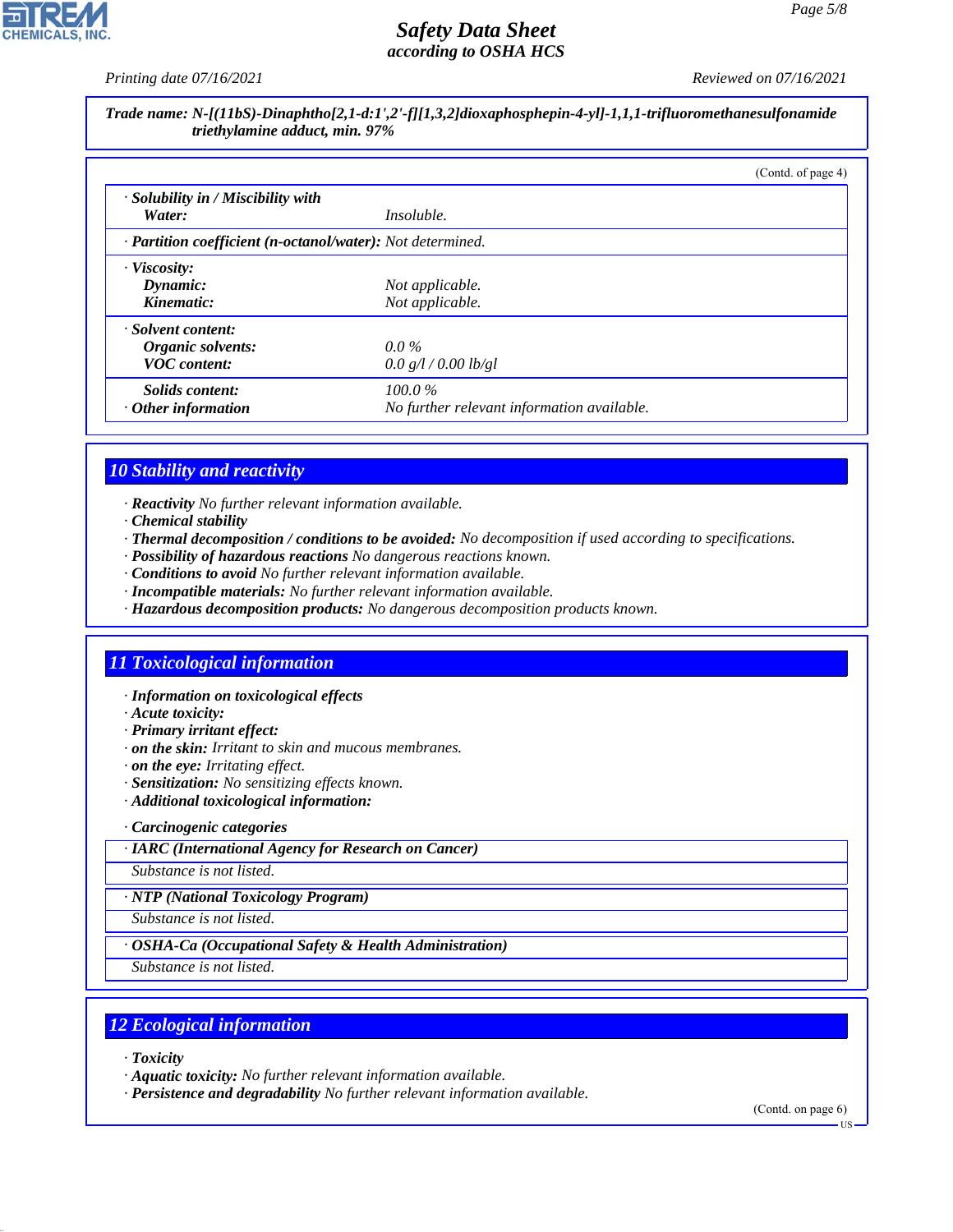*Printing date 07/16/2021 Reviewed on 07/16/2021*

*Trade name: N-[(11bS)-Dinaphtho[2,1-d:1',2'-f][1,3,2]dioxaphosphepin-4-yl]-1,1,1-trifluoromethanesulfonamide triethylamine adduct, min. 97%*

(Contd. of page 5)

- *· Behavior in environmental systems:*
- *· Bioaccumulative potential No further relevant information available.*
- *· Mobility in soil No further relevant information available.*
- *· Additional ecological information:*
- *· General notes:*
- *Water hazard class 1 (Self-assessment): slightly hazardous for water*

*Do not allow undiluted product or large quantities of it to reach ground water, water course or sewage system. · Results of PBT and vPvB assessment*

- *· PBT: Not applicable.*
- *· vPvB: Not applicable.*
- *· Other adverse effects No further relevant information available.*

### *13 Disposal considerations*

*· Waste treatment methods*

*· Recommendation:*

*Must not be disposed of together with household garbage. Do not allow product to reach sewage system.*

- *· Uncleaned packagings:*
- *· Recommendation: Disposal must be made according to official regulations.*

| <b>14 Transport information</b>                                                     |                 |
|-------------------------------------------------------------------------------------|-----------------|
| · UN-Number<br>· DOT, ADN, IMDG, IATA                                               | not regulated   |
| $\cdot$ UN proper shipping name                                                     |                 |
| · DOT, ADN, IMDG, IATA<br>$\cdot$ Transport hazard class(es)                        | not regulated   |
| · DOT, ADN, IMDG, IATA<br>· Class                                                   | not regulated   |
| · Packing group<br>· DOT, IMDG, IATA                                                | not regulated   |
| · Environmental hazards:<br>· Marine pollutant:                                     | No              |
| · Special precautions for user                                                      | Not applicable. |
| · Transport in bulk according to Annex II of<br><b>MARPOL73/78 and the IBC Code</b> | Not applicable. |
| · UN "Model Regulation":                                                            | not regulated   |

## *15 Regulatory information*

*· Safety, health and environmental regulations/legislation specific for the substance or mixture · Sara*

*· Section 355 (extremely hazardous substances):*

*Substance is not listed.*

44.1.1

(Contd. on page 7)

US

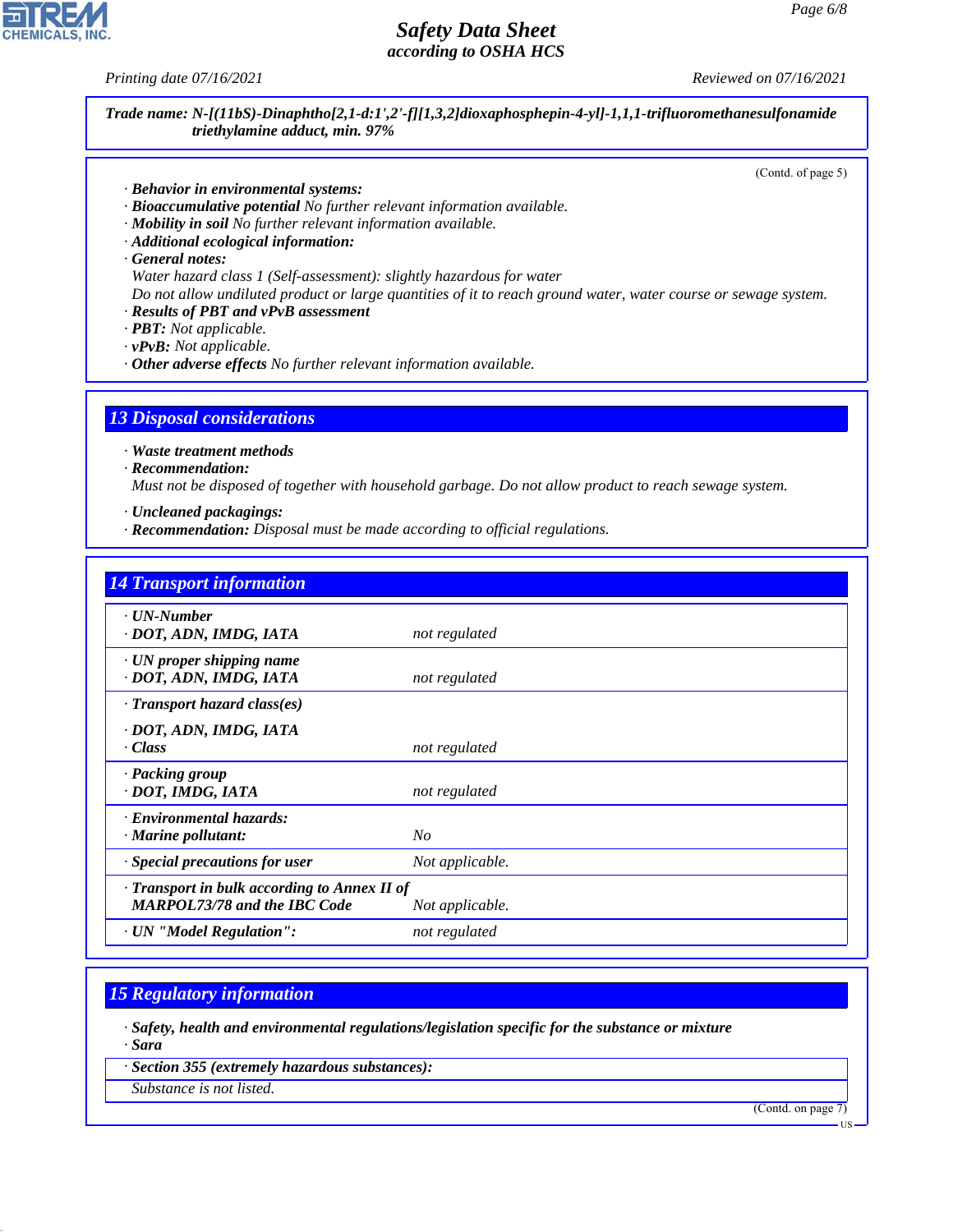*Printing date 07/16/2021 Reviewed on 07/16/2021*

*Trade name: N-[(11bS)-Dinaphtho[2,1-d:1',2'-f][1,3,2]dioxaphosphepin-4-yl]-1,1,1-trifluoromethanesulfonamide triethylamine adduct, min. 97%*

(Contd. of page 6)

|  |  | · Section 313 (Specific toxic chemical listings): |  |
|--|--|---------------------------------------------------|--|
|--|--|---------------------------------------------------|--|

*Substance is not listed.*

*· TSCA (Toxic Substances Control Act):*

*Substance is not listed.*

*· Proposition 65*

*· Chemicals known to cause cancer:*

*Substance is not listed.*

*· Chemicals known to cause reproductive toxicity for females:*

*Substance is not listed.*

*· Chemicals known to cause reproductive toxicity for males:*

*Substance is not listed.*

*· Chemicals known to cause developmental toxicity:*

*Substance is not listed.*

*· Carcinogenic categories*

*· EPA (Environmental Protection Agency)*

*Substance is not listed.*

*· TLV (Threshold Limit Value established by ACGIH)*

*Substance is not listed.*

*· NIOSH-Ca (National Institute for Occupational Safety and Health)*

*Substance is not listed.*

*· GHS label elements*

*The substance is classified and labeled according to the Globally Harmonized System (GHS). · Hazard pictograms*



#### *· Signal word Warning*

*· Hazard-determining components of labeling: N-[(11bS)-Dinaphtho[2,1-d:1',2'-f][1,3,2]dioxaphosphepin-4-yl]-1,1,1-trifluoromethanesulfonamide triethylamine adduct, min. 97% METAMORPhos*

*· Hazard statements H315 Causes skin irritation. H319 Causes serious eye irritation.*

*H335 May cause respiratory irritation.*

- *· Precautionary statements P501 Dispose of contents/container in accordance with local/regional/national/international regulations.*
- *· National regulations:*

44.1.1

*· Water hazard class: Water hazard class 1 (Self-assessment): slightly hazardous for water.*

*· Chemical safety assessment: A Chemical Safety Assessment has not been carried out.*

(Contd. on page 8)

US